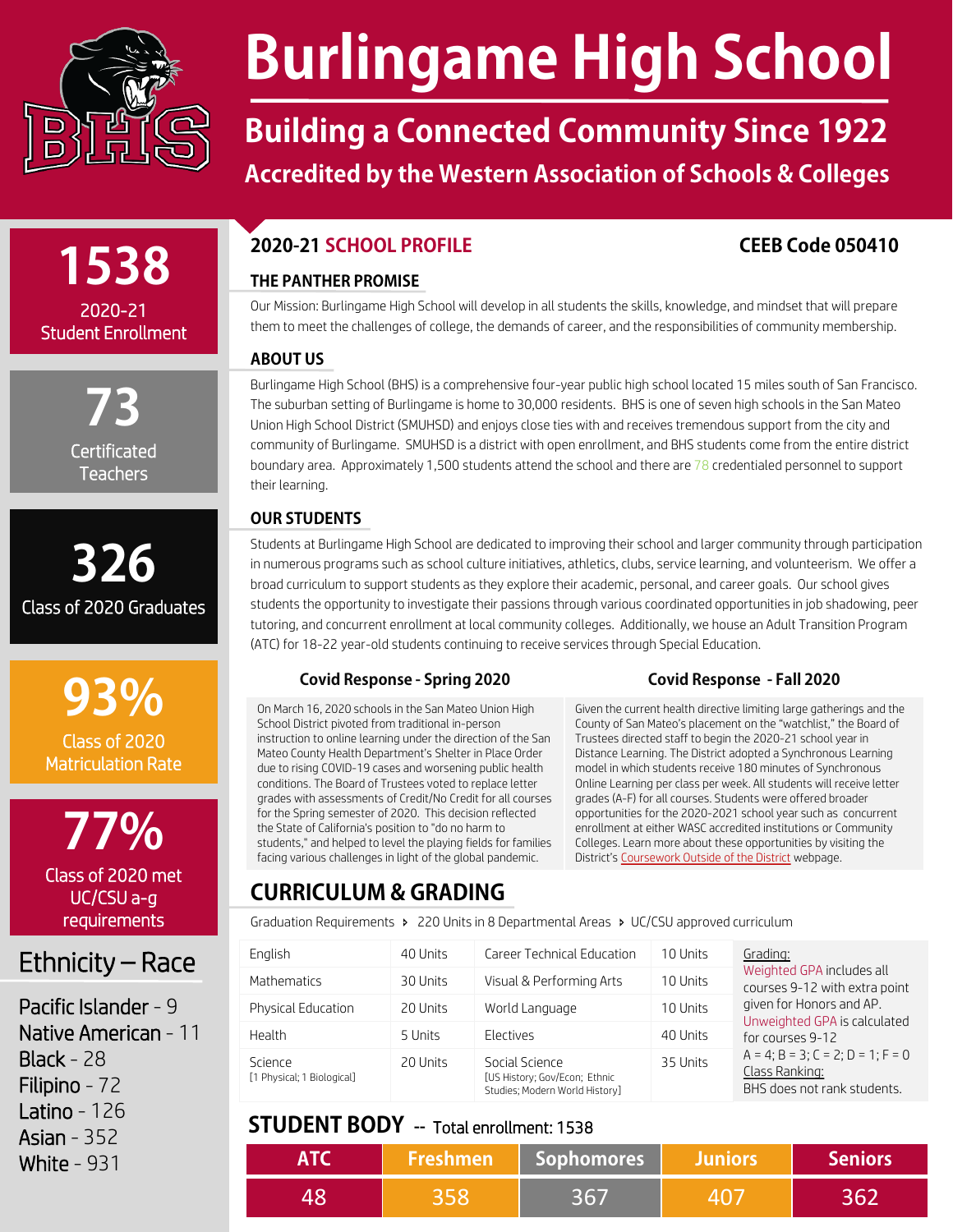## **ADVANCED COURSES & TEST RESULTS**

#### **All Advanced Placement and Honors courses are Open Access**

|                                                                        | <b>ADVANCED PLACEMENT</b>                                                                               |                                                                       |                                                                     | <b>HONORS</b>                                  |
|------------------------------------------------------------------------|---------------------------------------------------------------------------------------------------------|-----------------------------------------------------------------------|---------------------------------------------------------------------|------------------------------------------------|
| Biology<br>Calculus AB<br>Calculus BC<br>Chemistry<br>Computer Science | English Language<br>English Literature<br>Environmental Science<br>European History<br>Italian Language | Macroeconomics<br>Physics I<br>Spanish Language<br>Spanish Literature | <b>Statistics</b><br>Studio Art<br>US History<br>US Gov. & Politics | Chinese IV H<br>Spanish IV H                   |
| AP TESTING<br>(2019)                                                   | 508<br><b>Students Took</b><br><b>AP Exams</b>                                                          | 1136<br><b>Exams</b><br>Completed                                     | 910<br>Qualifying<br><b>Scores</b>                                  | <b>AP</b><br><b>Scholars</b>                   |
| <b>SAT &amp; AC</b><br>(2019)                                          | 27.4<br><b>ACT Mean</b><br>Composite<br>[22.7 State; 20.8 Nat'l]                                        | 1232<br><b>SAT Overall Mean</b><br>$[1068$ Nat'l]                     | 612<br>SAT Mean R/W<br>[538 State; 537 Nat'l]                       | 620<br><b>SAT Mean Ma</b><br>[538 State; 535 I |

#### **Class of 2021 Standardized Testing**

Due to public health conditions the District was unable to allow the College Board to administer the SAT or ACT on any of its campuses after March 14, 2020. The following test dates were cancelled: March 14, May 2, June 6, August 29, September 26 and October 3. The District will attempt to allow the College Board to administer the test to students in the class of 2021 on October 14 and possibly October 27 if county health conditions allow for this possibility. Students who had already taken the test were not eligible for testing on these dates. The District acknowledges and accepts that some families may feel the health risk of taking the test outweighs the benefit, so some students will not have scores for this reason. For the latest information on the status of SAT administration at SMUHSD campuses please visit our [website](https://www.smuhsd.org/Page/12146). Data in the above table represents the 2019-2020 testing data - the last testing year with data that was not affected by the Covid-19 pandemic.

ith  $\text{Sat}$ 

For this school year, the District does not recommend that students who are applying solely to college in the University of California/California State University systems take the SAT/ACT as these universities are not requiring the test as a condition of admission for the Fall of 2021.



#### **Open Access & Advanced Placement Courses**

Burlingame High School offers academically rigorous courses and a variety of Advanced Placement courses. It is District and BHS policy to

#### **EAP Results – College Readiness for Class of 2019 \*2019 data - CAASPP was not administered in 2020 due to Covid-19**

The EAP is the Early Assessment Program through the California State University system, and is part of the California Assessment of Student Performance and Progress (CAASPP). In the Spring of 2019, 11<sup>th</sup> grade students across the State of California took the CAASPP, and the results below are for the Burlingame High School Class of 2019. For more information on the EAP, see <http://www.calstate.edu/eap>.

|                                       | ELA   | Math  | <b>Notes</b>                                                                      |
|---------------------------------------|-------|-------|-----------------------------------------------------------------------------------|
| BHS Ready                             | 76.7% | 57.1% | Ready for entry courses in college.                                               |
| <b>BHS Conditionally Ready</b>        | 9.8%  | 17.8% | Need additional HS coursework for college preparedness.                           |
| BHS Total Ready & Conditionally Ready | 86.5% | 74.8% | Students identified as most likely ready for college work<br>after HS graduation. |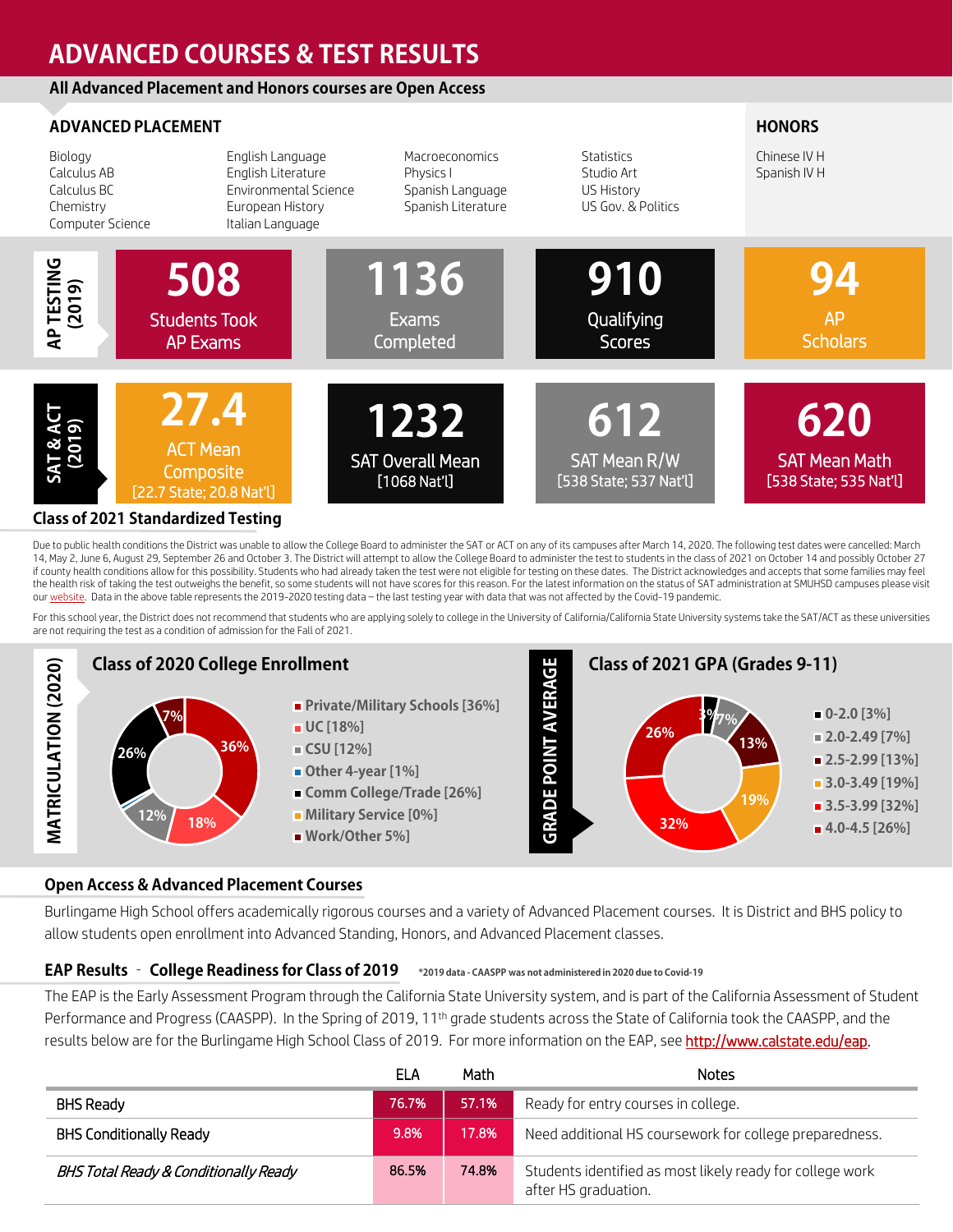## **COLLEGE MATRICULATION**

#### **Data Collected from Annual Senior Surveys (Four Year Aggregate)**

Academy of Art University Agnes Scott College American University Amherst College Arizona State University Art Center College of Design Austin Community College Barnard College Baylor University Bellarmine University Berklee College of Music Boise State University Boston College Boston University Bowdoin College Brandeis University Brooklyn College (SUNY) Brown University Bucknell University Butler University Cabrillo College California Institute of the Arts California State Polytechnic University, Pomona California State Polytechnic University, San Luis Obispo California State University, Channel Islands California State University, Chico California State University, East Bay California State University, Fullerton California State University, Humboldt California State University, Long Beach California State University, Sacramento Cañada College Carnegie Mellon University Chaminade University of Honolulu Chapman University Chung Shan Medical University City College of San Francisco Claremont McKenna University Clemson University College of San Mateo Colorado State University Columbia University Columbus State Community College Contra Costa College Cornell University Cuesta College Danish Technical University DePaul University Diablo Valley College Dominican University of CA Duke University Elon University Emerson College Evergreen Valley College Foothill College Fordham University Galway-Mayo Institute of Technology Georgetown University Georgia Institute of Technology

Gonzaga University Grand Canyon University Harvard University Hobart & William Smith College Hofstra University IE University Illinois Institute of Technology Indiana University at Bloomington International University of Monoco Ithaca College Lehigh University Lesley University Lewis & Clark College Loyola Marymount University Manhattan College Marquette University Massachusetts Institute of Technology Menlo College Michigan State University Mills College Montana State University New York University Northeastern University Northwestern University Notre Dame De Namur University Oberlin College of Arts & Sciences Olin College of Engineering Oregon State University Otis College of Art & Design Pace University Pasadena City College Peking University Pennsylvania State University Pierce College Pomona College Purdue University Queen's University Belfast Quinnipiac University Reed College Regis University Rhode Island School of Design Rice University Sacramento City College Saint Mary's College of California San Diego State University San Francisco State University San Jose State University Santa Barbara City College Santa Clara University Santa Monica City College Savannah College of Art & Design Skyline College Sonoma State University Southern Methodist University St. John's College St. Olaf College Stanford University SUNY College at Cortland Syracuse University Texas A & M University

Texas Christian University Texas State University The American Music and Drama Academy The George Washington University Tufts University Tulane University United States Naval Academy Universidad Europea de Madrid University College Dublin University of Arizona University of British Columbia University of California, Berkeley University of California, Davis University of California, Irvine University of California, Los Angeles University of California, Merced University of California, Riverside University of California, San Diego University of California, Santa Barbara University of California, Santa Cruz University of Chicago University of Colorado at Boulder University of Great Falls University of Hawaii at Manoa University of Illinois at Urbana-Champaign University of La Verne University of Massachusetts, Amherst University of Michigan University of Minnesota, Twin Cities University of Mississippi University of Nevada, Reno University of New Hampshire University of Notre Dame University of Oregon University of Pennsylvania University of Portland University of Puget Sound University of Redlands University of Saint Andrews University of San Diego University of San Francisco University of Southampton University of Southern California University of Texas, Austin University of the Pacific University of Toronto University of Tsukuba University of Victoria University of Virginia University of Washington University of Washington, Bothell University of Wisconsin, Madison Vassar College Villanova University Washington State University Washington University in St. Louis West Valley College Whittier College Willamette University